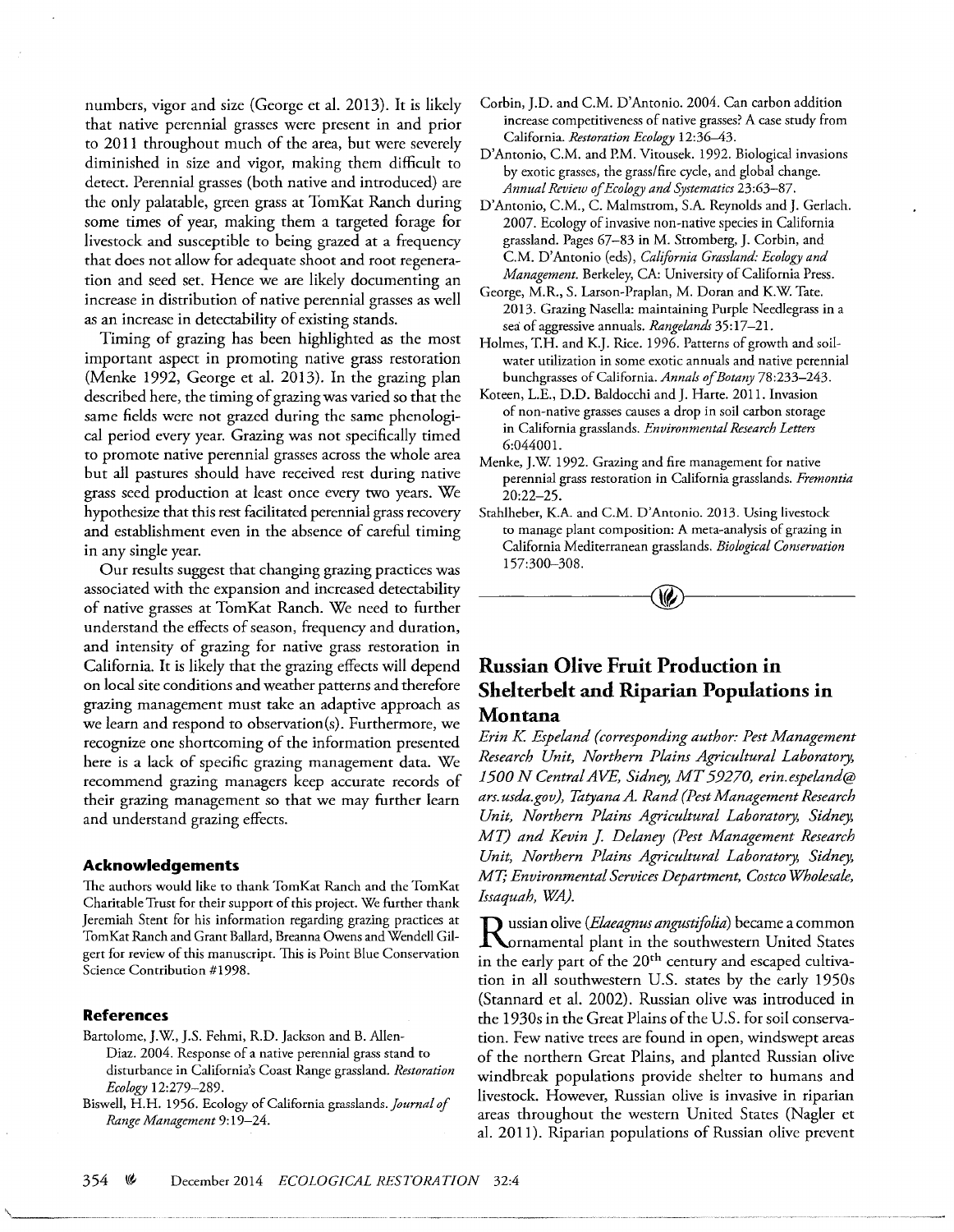| Population type              | <b>Shelterbelt</b>                                                          | Riparian                                                                                                                                         |
|------------------------------|-----------------------------------------------------------------------------|--------------------------------------------------------------------------------------------------------------------------------------------------|
| Population maintenance       | Non-invasive, extirpation due to removal,<br>wind, or age-related mortality | Invasive, extirpation due to removal, flooding, or<br>ice-scouring                                                                               |
| Age structure                | Even-aged                                                                   | Multiple ages                                                                                                                                    |
| Desirable characteristics    | Soil stabilization, wildlife habitat                                        | Wildlife habitat                                                                                                                                 |
| Undesirable characteristics  | Propagule supply for riparian areas                                         | Propagule supply for further invasion, prohibits<br>recreational use, prevents livestock use, reduced<br>functional diversity of avian community |
| Distance between populations | 15 to 100s of kms                                                           | Small, generally <skms< td=""></skms<>                                                                                                           |
| # trees per population       | Tens to hundreds                                                            | One to thousands                                                                                                                                 |
| Fruiting frequency           | Less variable                                                               | More variable                                                                                                                                    |

Table 1. Features that distinguish shelterbelt from riparian Russian olive populations.

recreational and agricultural use of riparian areas and threaten native populations of cottonwood and willow trees (Lesica and Miles 2001). These nitrogen-fixing trees have the potential for cascading, ecosystem-wide negative impacts, including altered beaver population dynamics, restructured food webs in invaded watersheds, and altered nitrogen cycling in both local terrestrial and aquatic habitats (Lesica and Miles 1999, Pearce and Smith 2001, Mineau et al. 2011). The effectiveness and cost of invasive species control depends on the spatial distribution of populations (Richardson and Bond 1991, Epanchin-Neill and Hastings 2010) and persistence of biological control organisms is deeply affected by resource availability (De Clerck-Floate and Bourchier 2000). Therefore, differences between shelterbelt and invasive riparian populations may affect approaches to population removal and control of expansion. Here we summarize the different demographic characteristics of desirable shelterbelt populations and invasive riparian populations of this species in order to make predictions about costs and efficacy of control.

Planted shelterbelt populations of Russian olive are even-aged and rarely spread into immediately adjacent croplands and rangelands (Stannard et al. 2002). Invasive riparian populations are spreading along riparian corridors; few limits to expansion of these populations have been found (Lesica and Miles 1999, Nagler et al. 2010). Less well-studied are the populations of Russian olive that do not fit into the planted-windbreak invasive-riparian dichotomy: planted riparian populations and opportunist populations in drainages and wet pastures. Planted populations along rivers share most characteristics with invasive riparian populations (Table 1) and often blend with them. Opportunist populations are usually small and isolated.

Russian olive has prolific fruit production, with thousands of oblong fruits per tree late in the fall (Katz and Shafroth 2003). These fruits either remain on the trees over winter or are dropped. Fruits may be vertebrate- or water- dispersed and seeds are long-lived. Trees initiate fruit production after four years of growth but do not reliably produce fruit until they are ten years of age (Lesica and Miles 1999). Trees also stump- and root- sprout after fire, mechanical injury, or other disturbances.

Planted shelterbelt populations are relatively small (tens to hundreds of trees) and isolated, as plantings tend to be near farmsteads and settlements (Table 1). These populations are even-aged, as they are generally planted in a singleentry occurrence with little natural regeneration. While Russian olive trees in these populations rarely expand beyond planted population boundaries (Stannard et al. 2002), the distance of seed movement from these populations is unknown. There are no published data on the spatial distribution of shelterbelt populations in Montana.

Riparian populations are large, connected (sometimes isolated), with mixed age structure (Table 1). A spatial data set of Russian olive patches along the Yellowstone River (Combs and Potter 2011) reveals no stretches with Russian olive trees absent at the 5 km scale between Fairview and Miles City, MT (> 200 km). In contrast, Lesica and Miles (1999) mapped the number of Russian olive trees in  $5 \text{ km}$ segments along the Milk River in Montana. They found long stretches of river without any mature trees ( $\geq$  25 km), however, around settlements tree numbers increased and remained well above zero (~5-100) for long distances  $(270 \text{ km})$ . The Milk River is a tributary of the Missouri River with a median volume of 20,000 acre-feet, and has anthropogenically altered hydrology due to damming (USBR 2012). The Yellowstone River has a median volume of over 2.2 million acre-feet (Graumlich et al. 2002), and is undammed except for diversion to irrigation.

The available data suggest that shelterbelt and riparian populations of Russian olive have very different spatial structure, with shelterbelt populations tending towards small and isolated, while riparian populations are generally larger and more connected, depending on river size and waterflow characteristics.

Trees in three shelterbelt and three riparian populations near Sidney, MT have been monitored since 2009. Fruiting trees were marked in 2009 and checked every following year for fruiting (yes or no, per individual tree). Distance between shelterbelt locations range from 6.8 to 27.8 km and from 4.6 to 37.3 km between riparian locations. The shelterbelt and riparian locations are interspersed along a north-south gradient.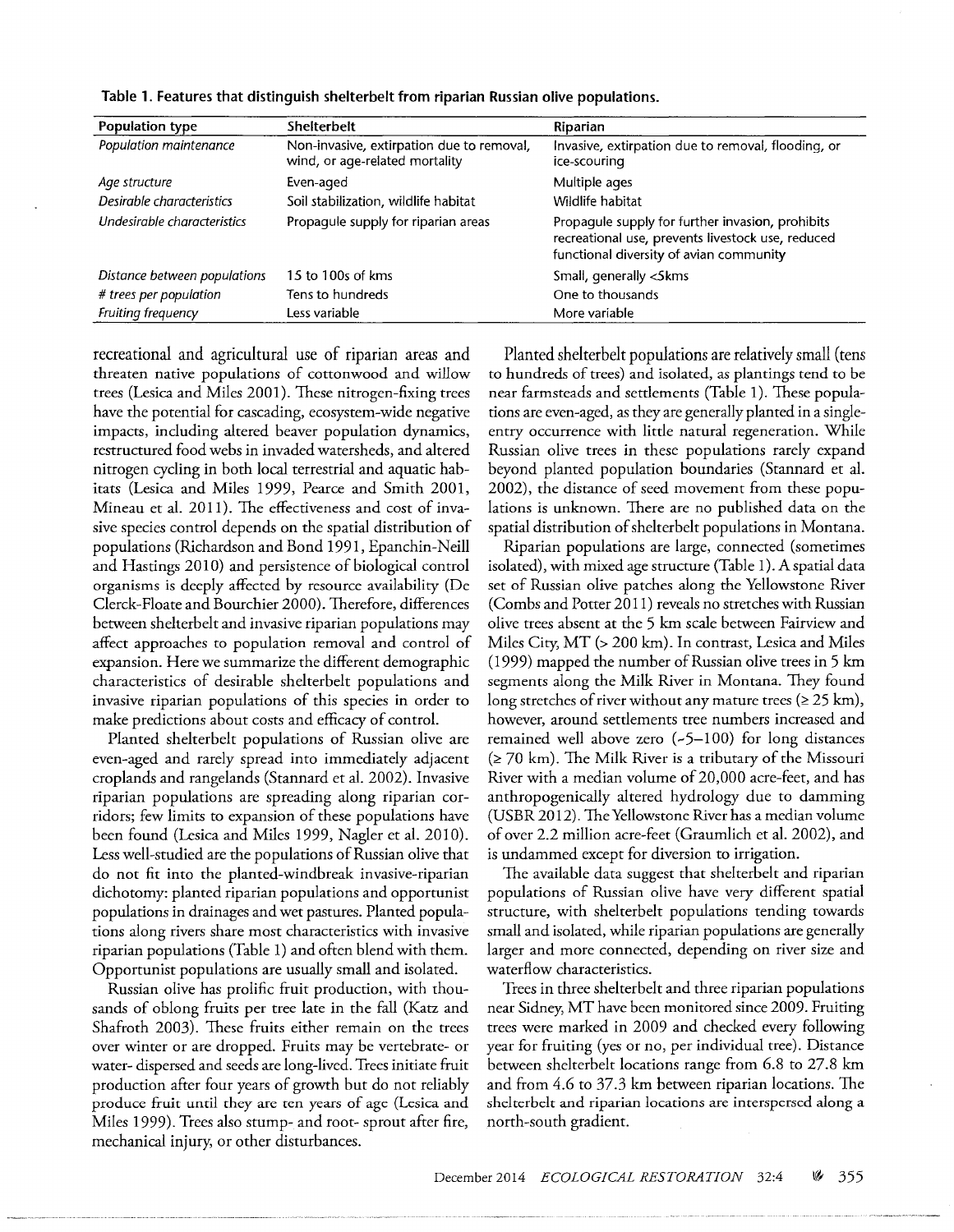

**Figure 1. Percent of Russian olive trees fruiting each fall (2009-2013) in five riparian and three upland populations near Sidney, MT (nd = no data). Snowden Bridge and Sidney Bridge populations were extirpated in spring 2011 due to flooding. Elk Island and Seven Sisters populations were added in 2011. Percentage in the initial year (column in black outline) is always 100, as only fruiting trees were marked for later monitoring.** 

Our sample sizes are trees that comprise three shelterbelt Russian olive populations (Iversen  $N = 40$ , Sather Dam N  $=$  29, and Westside School N  $=$  60) and a subset of trees within three riparian populations (Airport,  $N = 27$ ; Elk Island,  $N = 15$ ; Seven Sisters,  $N = 15$ ). At the beginning of our monitoring project, we followed trees in two other riparian populations (Snowden Bridge  $N = 17$ ; Sidney Bridge  $N = 15$ ) that were extirpated by flooding in spring of 20 **11,** at which time we added Elk Island and Seven Sisters for monitoring. All riparian populations are located along the Yellowstone River, except Snowden Bridge that is along the Missouri River north of Sidney, MT. The years in which riparian populations established are unknown. For shelterbelt populations, the Sather Dam population was planted in the 1960s with a follow-up planting in 1989, and the Iversen population was planted in 1989. The planting date ofWestside School is unknown but trees are of uniform size, and fall within the size range of the other two shelterbelt populations.

Figure 1 shows the percentage of marked trees that fruited in following years. Shelterbelt populations ranged

from zero (Sather Dam in 2010) to 100 (all populations in 20 12; Sather Dam and Westside School in 2011). Riparian populations ranged from 27 (Sidney Bridge in 2010) to 100 (Seven Sisters in 2013). These percentages were not statistically different in a repeated measures model usingJMP 10.0.2 (SAS Institute, Cary NC;  $F_{3,15} = 2.92$ ,  $p = 0.08$ ).

The costs of limiting or eradicating invasions are balanced with the benefits of control, and both depend on the biology and ecology of the invasive species. Biological control is an option when mechanical control is prohibitively expensive for land managers. Cost per hectare of removal of Russian olive in 2011 was 18 person hours plus US\$450 in herbicide and fuel costs (Espeland et al. in press), or, 0.01 hours and US\$0.34 per tree. Yearly reentry controlling re-sprouts and emerging seedlings costs an average of 0.4 person hours and US\$232 in herbicide per hectare. Others have noted that costs of control increase when seed banks are long-lived (e.g. Epanchin-Niell and Hastings 2010), and controlling the propagule supply is a significant fraction of the cost of eradicating Russian olive at a single site.